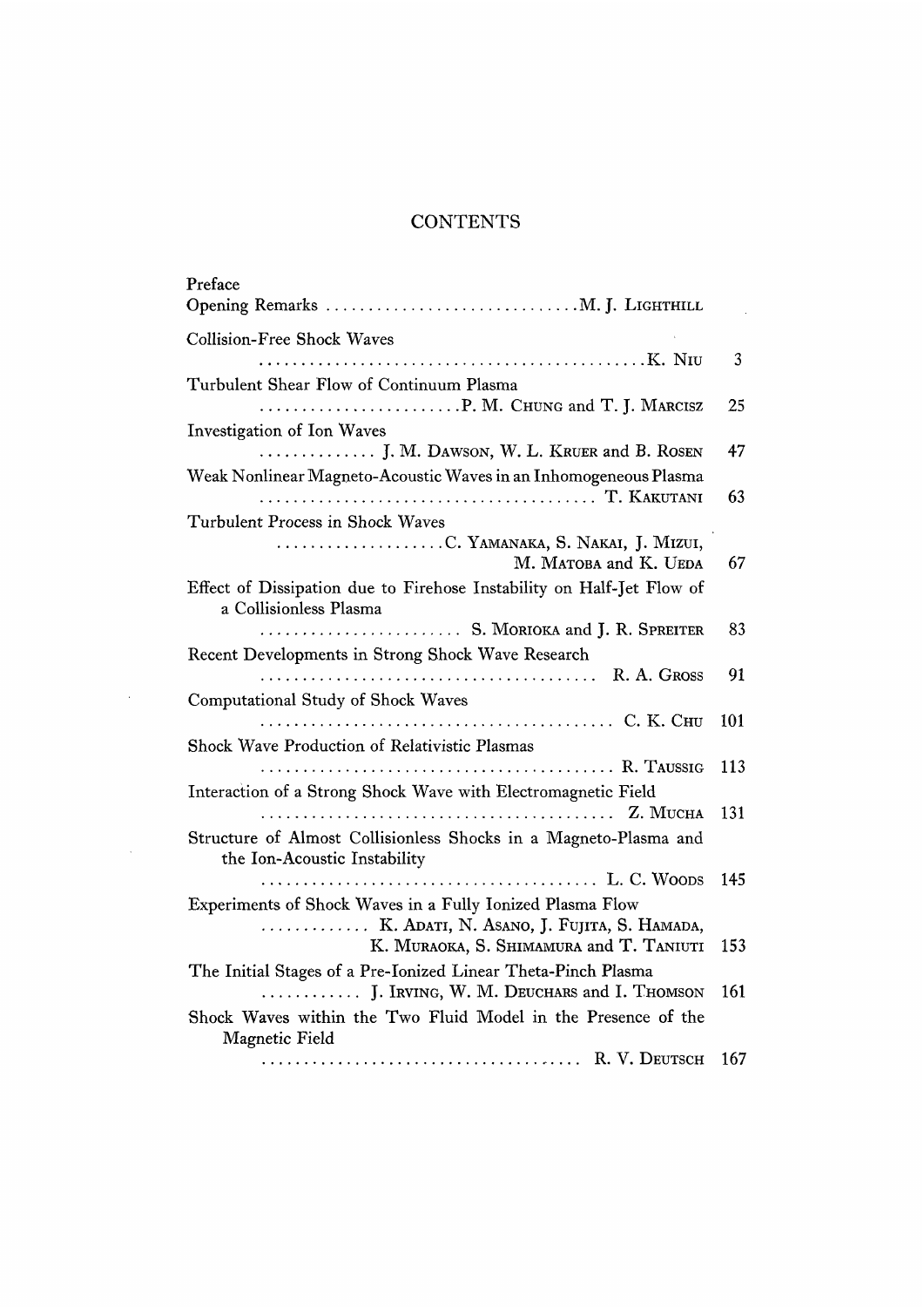Flow with Solid Boundaries

 $\sim 100$ 

| Magnetic Sheath Adjacent to Absorbing Surfaces                                                                | 189 |
|---------------------------------------------------------------------------------------------------------------|-----|
|                                                                                                               | 193 |
| Laminar Boundary Layers in Low Pressure Argon Plasma                                                          |     |
| P. VALENTIN, M. TERRIER, P. VERVISCH and G. PIAR                                                              | 207 |
| Continuum Thick Sheath Probe Studies in Hypersonic Ionized                                                    |     |
| <b>Boundary Layers</b>                                                                                        |     |
| K. J. TOURYAN and D. W. BOYER                                                                                 | 223 |
| A Review of Electrostatic Probe Response in a Flowing, Low Density<br>Plasma                                  |     |
|                                                                                                               | 235 |
| Measurement of Nonisotropic Electron Velocity Distributions by<br><b>Laser Scattering</b>                     |     |
| C. R. PHIPPS, JR. and D. BERSHADER                                                                            | 257 |
| Electromagnetic Interactions with Turbulent Plasmas                                                           |     |
| H. GUTHART and K. A. GRAF                                                                                     | 285 |
| Experimental Study of a Supersonic Flow of an Ionized Gas                                                     |     |
| . <i>.</i> . A. Lasek                                                                                         | 303 |
| Behavior of a Positive Probe in High-Speed Collision-Free Plasma<br>Flow                                      |     |
| J. TAILLET, A. BRUNET and G. FOURNIER                                                                         | 317 |
| Experimental Investigations on Arc-Heated Steady Plasma Flow                                                  | 329 |
| Penetration and Crossing of Transverse Magnetic Field Barrier by a<br>Purely Ionic Plasma                     |     |
| M. BARIBAUD, J. M. DOLIQUE and F. ZADWORNY                                                                    | 347 |
| Streaming Plasma Interaction with Variable Longitudinal Magnetic<br>Fields                                    |     |
| J. G. SIAMBIS, B. W. JOHNSON and W. R. KRAMER                                                                 | 355 |
| Plamsa Wind Tunnel for Magnetohydrodynamics                                                                   |     |
| K. KURIKI, M. INUTAKE and J. SUZUKI                                                                           | 363 |
| Formation and Decay of Vortex Filaments in a Plasma Current Sheath.<br>W. H. BOSTICK, V. NARDI and W. PRIOR   | 375 |
| Increase of the Velocity of a Reflected Shock after Dissociation Relaxa-<br>tion in Molecular Cl <sub>2</sub> |     |
| W. LOCHTE-HOLTGREVEN and G. PIETSCH                                                                           | 393 |
| Theoretical and Experimental Research on the Electromagnetic<br>Acceleration of Shock-Induced Flow in Argon   |     |
| M. Iwasaki and K. Shibata                                                                                     | 397 |